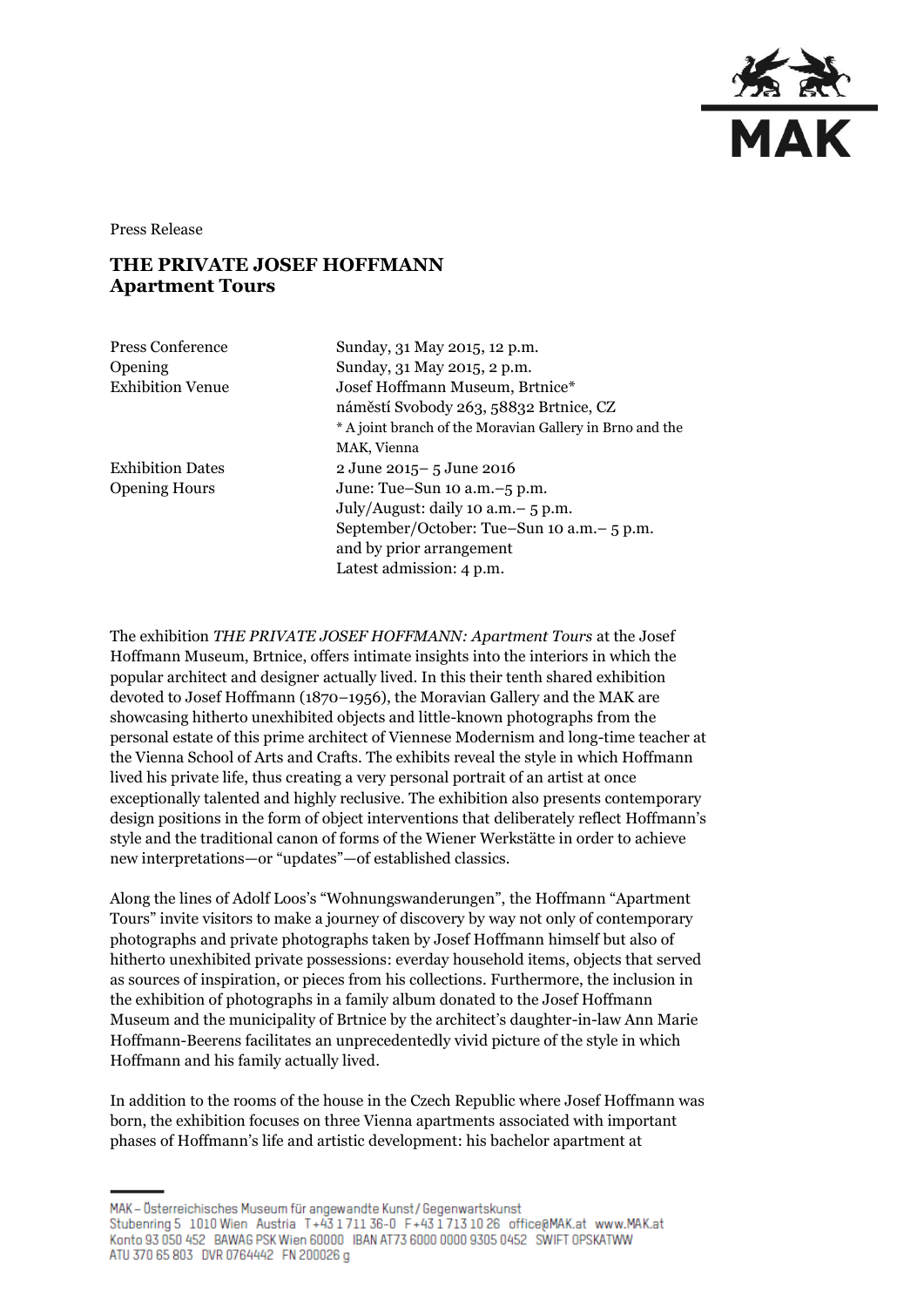

Magdalenenstraße 12, the apartment at Margaretenstraße 5, and finally the apartment at Neulinggasse 24. All these apartments were documented in photographic form and described in the journals *Das Interieur*, *Hohe Warte*, and *Die moderne Wohnung und ihre Ausstattung*.

Typical features of the surprisingly eclectic personal living style of the Otto Wagner student Josef Hoffmann are informal ensembles and heterogeneous arrangements that contrast strongly with his strictly composed and *Gesamtkunstwerk*-orientated public commissions. This polarity serves to clarify the characteristic features of intimate living and representative living as Hoffmann defined them, revealed in the fields of tension of two antitheses: intimate living versus representative living, and heterogeneous mixtures of patterns, styles, and periods versus homogeneous uniformity. For Josef Hoffmann, his private apartments were laboratories for experiments, places for remembering, and sources of identity.

The Austro-Czech architectural critic and journalist Jan Tabor described Hoffmann's re-design of his parental house in Brtnice as a "retreat from his own artificiality". Hoffmann himself made statements on interior design in such writings as the early essay "Einfache Möbel" [Simple furniture] (*Das Interieur II*, 1901), illustrated with designs very similar to furnishings he had in his own apartment, and later in the article "Neues Wohnen" [New living] (*Neue Freie Presse*, 1936).

That Hoffmann's ideas on house and home still have the power to inspire today is shown by objects and interventions by contemporary designers reacting to Hoffmann's style. The creations of Hanna Krüger and Heath Nash are strikingly successful condensations and bold developments of the design features and esthetic typical of the Wiener Werkstätte.

The designer Hanna Krüger (\* 1979) lives in Berlin and was the first recipient of the Nespresso Design Scholarship in Austria. In the process of her artistic research in the Archive of the MAK Collections she made a close study of design drawings by Josef Hoffmann and the Wiener Werkstätte. With her objects she questions the principle of authorship in these days of "creative commons". For example, all the designers whose works were used by Hanna Krüger for her vase *Pila*—plates from a Rosenthal collection—benefit from the sales of her creation.

The upcycling designer Heath Nash (\* 1977), who lives and works in Cape Town and uses refuse material for his creations, found inspiration in the forms of Hoffmann's grid objects. For his hybrid objects, which he created during the period he spent at the MAK DESIGN SPACE (26 Sep – 26 Oct 2014) for the project *SOUTH MEETS NORTH: Local Innovation. Global Conversation*, he used not only cheap materials such as plastic bottles and remains of metal grids but also substandard products from the traditional J. & L. Lobmeyr company, which specializes in exclusive glassware.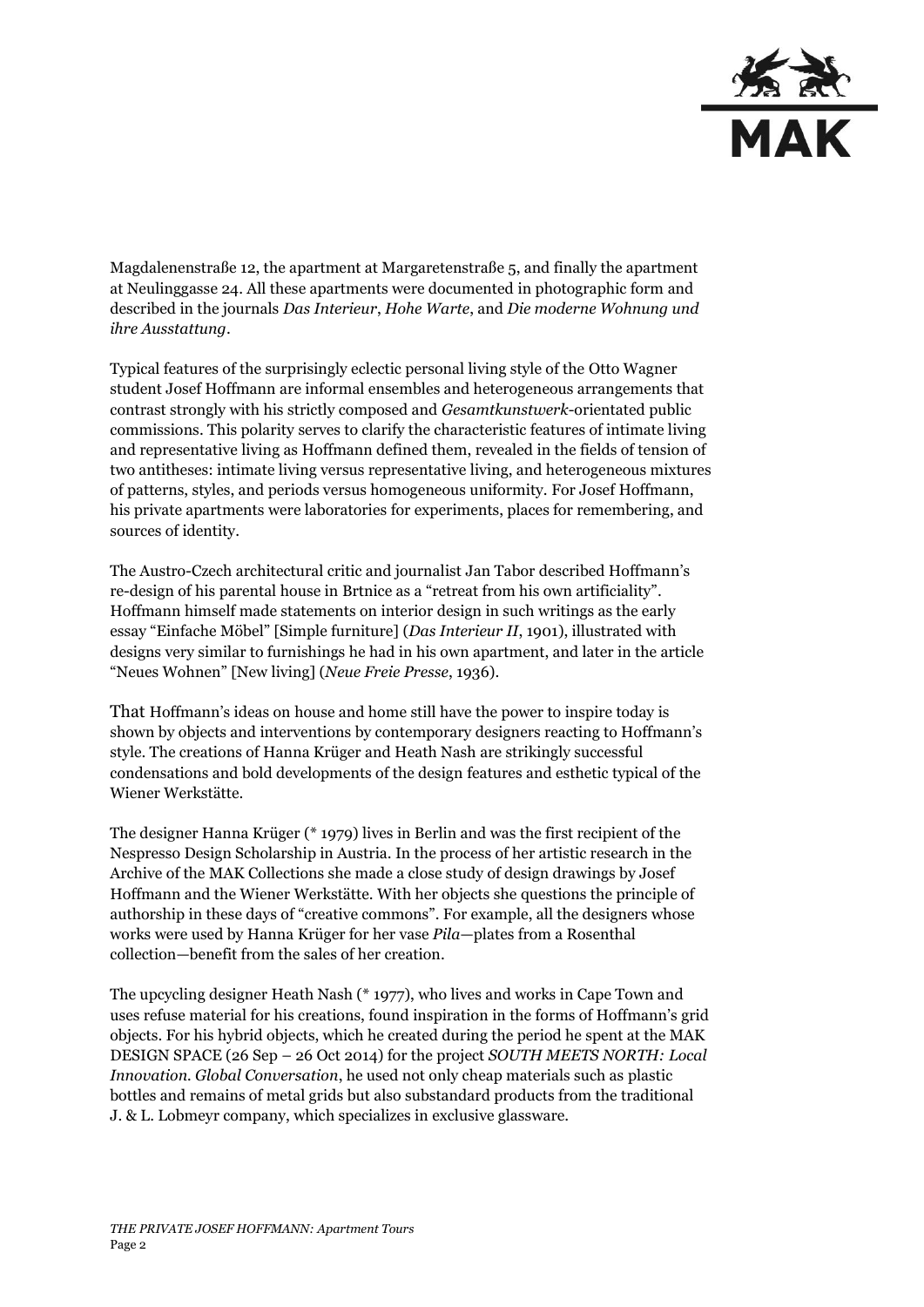

In addition to the German and South African designs, the contemporary objects exhibited at the Josef Hoffmann Museum include select pieces of furniture by three Czech designers. The chairs by Jan Plecháč, Radim Babák, and Jan Tuček exemplify contemporary positions in Czech design.

The objects displayed in the exhibition *THE PRIVATE JOSEF HOFFMANN: Apartment Tours* are spatially and thematically fused with the permanent exhibition *JOSEF HOFFMANN: Inspirations,* which has since 2009 been using objects and designs to investigate Hoffmann's sources of inspiration at his birthplace Brtnice.

## **Josef Hoffmann Museum, Brtnice**

In 1907 Josef Hoffmann refurbished the baroque house where he was born in Brtnice in accordance with the principles of the Wiener Werkstätte. As early as 1992 the MAK was present in Brtnice with the exhibition *The Baroque Hoffmann*. Since 2006 the house has been run by the MAK and the Moravian Gallery in Brno as the Josef Hoffmann Museum. This collaboration has hitherto seen the mounting of the following exhibitions: *JOSEF HOFFMANN. An Endless Process* (2005), *JOSEF HOFFMANN – CARLO SCARPA: On the Sublime in Architecture* (2006), *JOSEF HOFFMANN – ADOLF LOOS: Ornament and Tradition* (2007), *JOSEF HOFFMANN – DONALD JUDD: Hypothesis* (2008), the permanent exhibition *JOSEF HOFFMANN: Inspirations* (2009), *REWRITING THE SPACE: Dorit Margreiter/Josef Hoffmann* (2010), *JOSEF HOFFMANN – OSWALD OBERHUBER: Total Design and Drafts* (2011), *JOSEF HOFFMANN/STANISLAV KOLÍBAL: Plane – Line – Space* (2012), *JOSEF HOFFMANN – FRIEDRICH KIESLER: Contemporary Art Applied* (2013), and most recently *COLLE-GIALITY AND CONTROVERSY. Josef Hoffmann and the Architects of Moravian Modernism from the Wagner School in Vienna (2014)*.

Press photos on the exhibition are available for download at MAK.at/en/press.